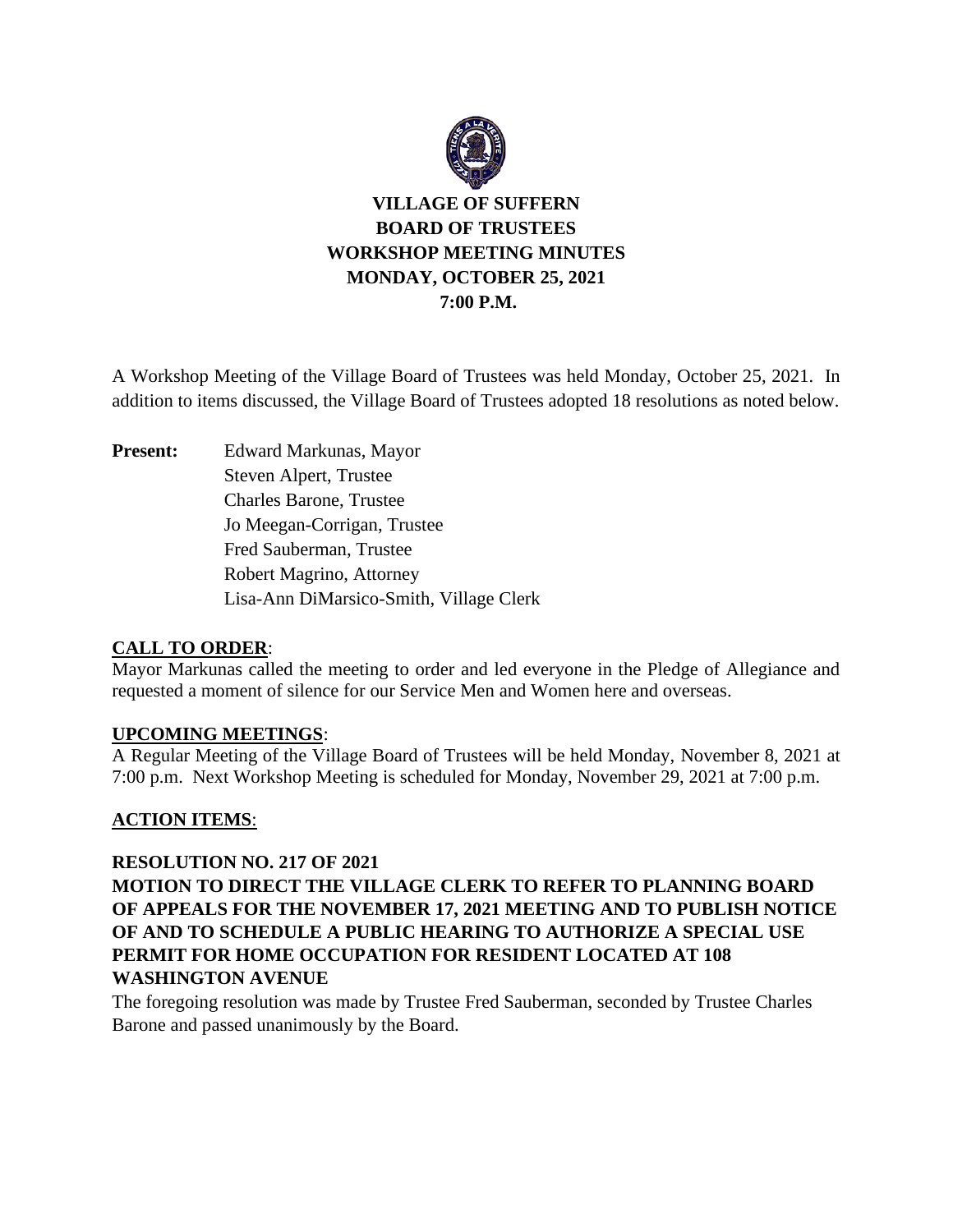## **AUTHORIZING VILLAGE OF SUFFERN FIRE DEPARTMENT PERMISSION TO USE TWO TRUCKS TO ATTEND THE WALLINGTON, NEW J ERSEYCHRISTMAS PARADE ON SATURDAY, NOVEMBER 27, 2021**

A motion to approve the foregoing resolution was made by Trustee Jo Meegan-Corrigan and seconded by Trustee Charles Barone and passed unanimously by the Board.

#### **RESOLUTION NO. 219 OF 2021**

## **AUTHORIZING VILLAGE OF SUFFERN FIRE DEPARTMENT PERMISSION TO USE TWO TRUCKS TO ATTEND THE ORANGEBURG, NEW YORK CHRISTMAS**

A motion to approve the foregoing resolution was made by Trustee Jo Meegan-Corrigan and seconded by Trustee Charles Barone and passed unanimously by the Board.

#### **RESOLUTION NO. 220 OF 2021**

## **AUTHORIZING THE VILLAGE OF SUFFERN TO PARTICIPATE IN AN INTERMUNICIPAL AGREEMENT WITH THE COUNTY OF ROCKLAND ACCEPTING A CRIMINAL JUSTICE DISCOVERY GRANT AWARD**

A motion to approve the foregoing resolution was made by Trustee Steven Alpert and seconded by Trustee Fred Sauberman and passed unanimously by the Board.

#### **RESOLUTION NO. 221 OF 2021**

## **AUTHORIZING VILLAGE OF SUFFERN POLICE DEPARTMENT PERMISSION TO ACCEPT A \$500 DONATION FROM THE SALVATION ARMY FOR THE K9 PROGRAM**

A motion to approve the foregoing resolution was made by Trustee Jo Meegan-Corrigan and seconded by Trustee Fred Sauberman and passed unanimously by the Board.

## **RESOLUTION NO. 222 OF 2021 APPOINTING WILLIAM SIMURRA TO PERMANENT SERGEANT EFFECTIVE OCTOBER 26, 2021**

A motion to approve the foregoing resolution was made by Trustee Steven Alpert and seconded by Trustee Jo Meegan-Corrigan.

## **RESOLUTION NO. 223 OF 2021 APPOINTING DAVID FIGUEROA TO PERMANENT SERGEANT EFFECTIVE OCTOBER 26, 2021**

A motion to approve the foregoing resolution was made by Trustee Fred Sauberman and seconded by Trustee Steven Alpert.

## **RESOLUTION NO. 224 OF 2021 ACCEPTING THE RESIGNATION OF PART TIME DISPATCHER**

A motion to approve the foregoing resolution was made by Trustee Charles Barone and seconded by Trustee Jo Meegan-Corrigan and passed unanimously by the Board.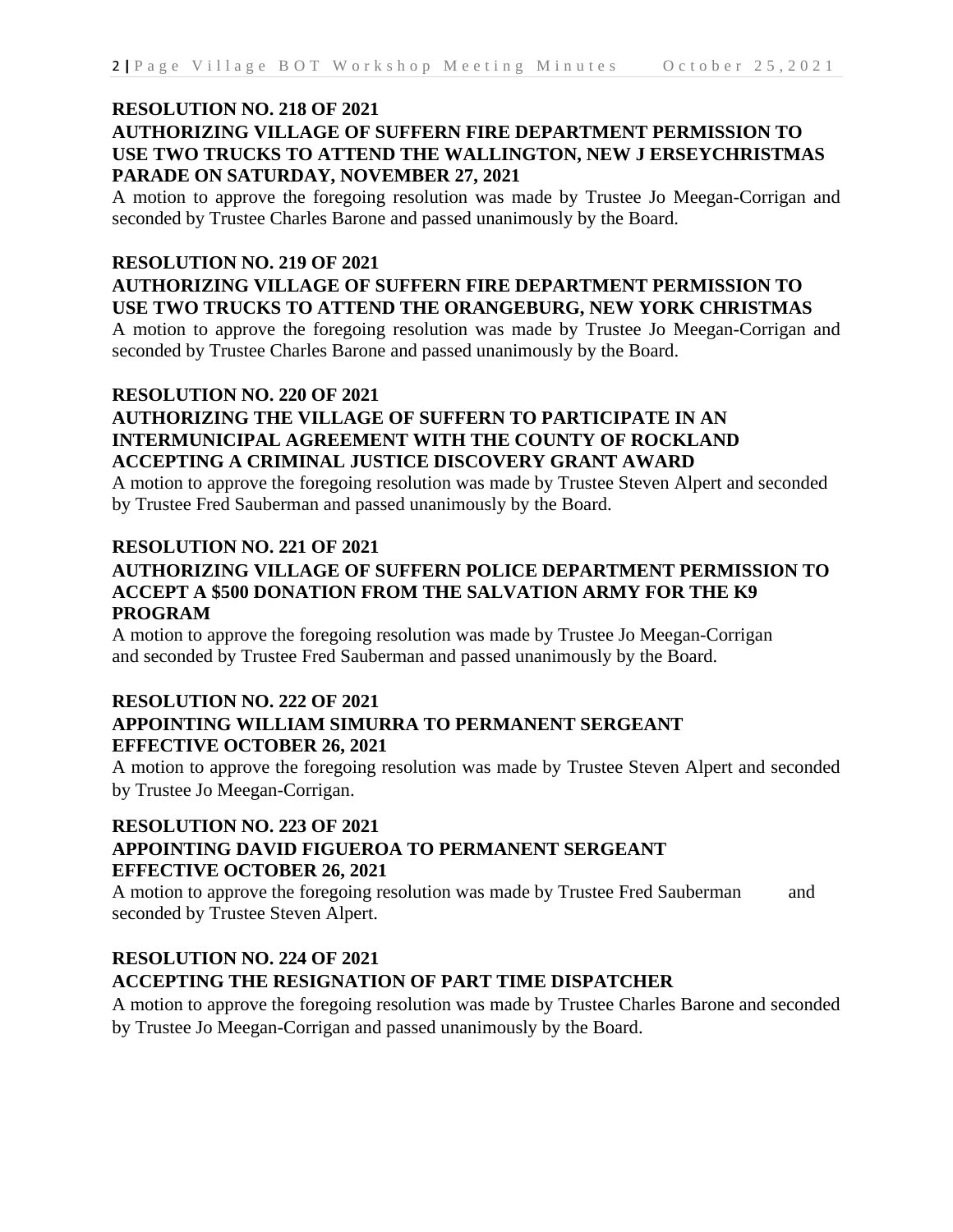## **RESOLUTION NO. 225 OF 2021**

## **MOTION TO DIRECT THE VILLAGE CLERK TO SCHEDULE BOARD REVIEW HEARING AND PUBLISH NOTICE FOR NOVEMBER 9, 2021 MEETING TO AUTHORIZE A NOISE PERMIT APPLICATION FOR JACA ENTERTAINMENT CORPORATION UNDER SECTION 175-5 (H) OF THE VILLAGE CODE OF THE VILLAGE OF SUFFERN**

The foregoing resolution was made by Trustee Jo Meegan-Corrigan, seconded by Trustee Steven Alpert and passed unanimously by the Board.

## **RESOLUTION NO. 226 OF 2021 AUTHORIZATION FOR APPLICATION FOR PAYMENT NO. 2 FOR MEHL ELECTRIC AND COMMUNICATION COMPANY FOR THE WWTP UPGRADE PROJECT – CONTRACT 1E IN THE AMOUNT OF \$7,125.00**

The foregoing resolution was made by Trustee Fred Sauberman, seconded by Trustee Jo Meegan-Corrigan, and passed unanimously by the Board.

## **RESOLUTION NO. 227 OF 2021**

## **AMENDING RESOLUTION NO. 141 OF 2021 APPROVING THE APPOINTMENT OF MARIA DUFFY TO THE POSITION OF DEPUTY VILLAGE TREASURER FOR THE VILLAGE OF SUFFERN.**

A motion to approve the foregoing resolution was made by Trustee Fred Sauberman and seconded by Trustee Steven Alpert and passed unanimously by the Board.

#### **RESOLUTION NO. 228 OF 2021**

## **AMENDING RESOLUTION 205 ADOPTED OCTOBER 4, 2021 RESCINDING \$399,752 OF AUTHORIZED UNISSUED BONDS**

A motion to approve the foregoing resolution was made by Trustee Charles Barone and seconded by Trustee Jo Meegan-Corrigan and passed unanimously by the Board.

#### **RESOLUTION NO. 229 OF 2021**

**BOND RESOLUTION NO. 229 OF 2021 OF THE VILLAGE OF SUFFERN, NEW YORK, ADOPTED OCTOBER 25, 2021, AUTHORIZING THE ISSUANCE OF BONDS IN A PRINCIPAL AMOUNT NOT TO EXCEED \$650,000 TO FINANCE THE ACQUISITION OF A WELL FIELDS EMERGENCY GENERATOR FOR THE VILLAGE WATER SYSTEM, STATING THE ESTIMATED MAXIMUM COST THEREOF IS \$650,000 AND APPROPRIATING SAID AMOUNT FOR SUCH PURPOSE**

A motion to approve the foregoing resolution was made by Trustee Fred Sauberman and seconded by Trustee Jo Meegan-Corrigan and passed by a roll call vote of the Board as follows: Mayor Markunas - Aye Trustee Alpert - Aye Trustee Barone - Aye

Trustee Meegan-Corrigan - Aye

Trustee Sauberman - Aye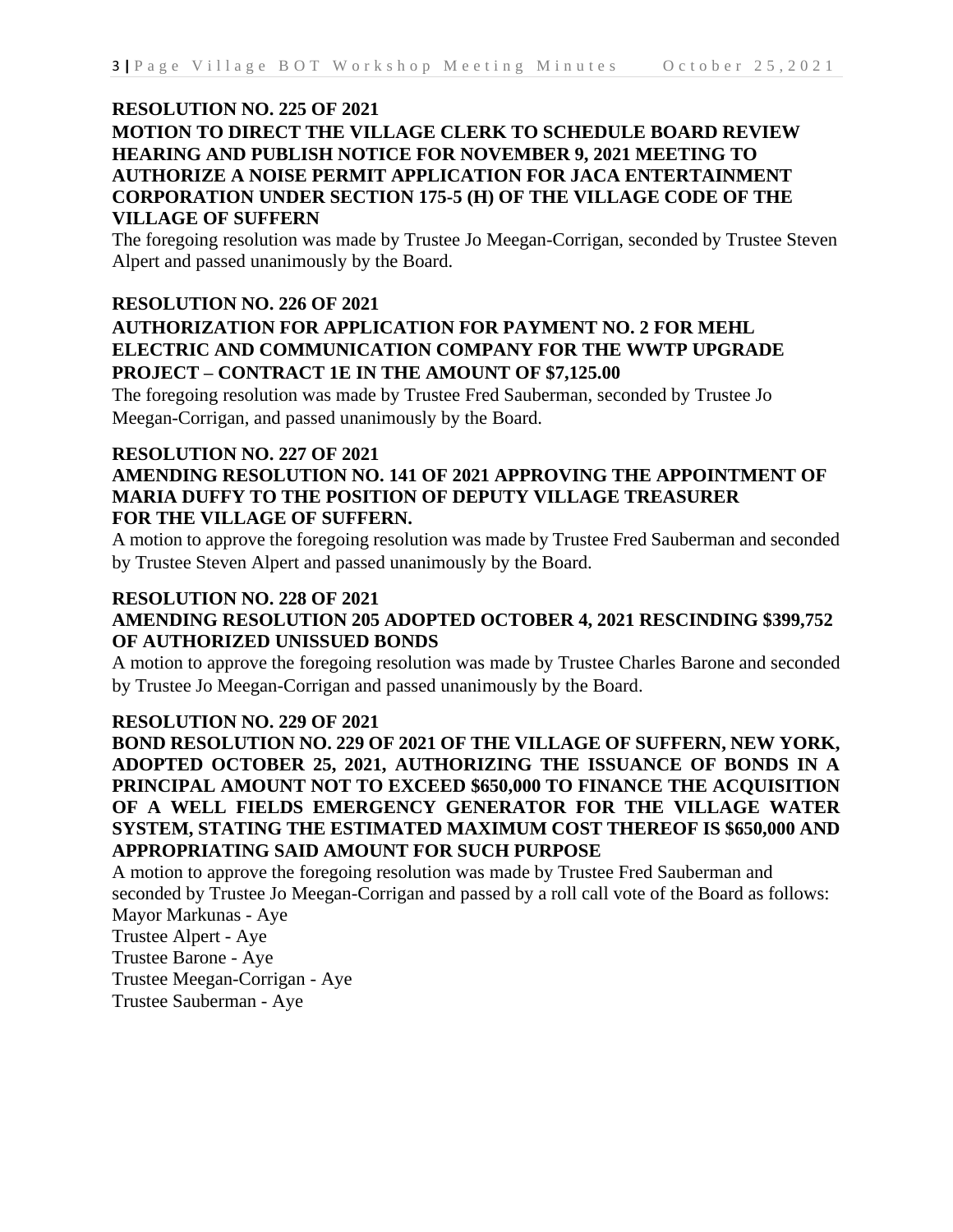## **RESOLUTION NO. 230 OF 2021**

## **AUTHORIZING THE ISSUANCE OF BONDS IN A PRINCIPAL AMOUNT NOT TO EXCEED \$550,000 TO FINANCE THE ACQUISITION AND INSTALLATION OF A PFAS REMOVAL SYSTEM FOR THE VILLAGE WATER SYSTEM, STATING THE ESTIMATED MAXIMUM COST THEREOF IS \$550,000 AND APPROPRIATING SAID AMOUNT FOR SUCH PURPOSE**

A motion to approve the foregoing resolution was made by Trustee Steven Alpert and seconded by Trustee Fred Sauberman and passed by a roll call vote of the Board as follows:

Mayor Markunas - Aye Trustee Alpert - Aye Trustee Barone - Aye Trustee Meegan-Corrigan - Aye Trustee Sauberman - Aye

## **RESOLUTION NO. 231 OF 2021 PROJECT 2020-003 PARKING LOT B REPAVING BUDGET**

A motion to approve the foregoing resolution was made by Trustee Jo Meegan-Corrigan and seconded by Trustee Charles Barone and passed unanimously by the Board.

#### **RESOLUTION NO. 232 OF 2021**

## **DECLARATION OF INTENTION OF THE VILLAGE BOARD TO SERVE AS LEAD AGENCY PURSUANT TO SEQRA FOR A LOCAL LAW AMENDING CHAPTER 254 OF THE CODE OF THE VILLAGE OF SUFFERN REGARDING VEHICLES AND TRAFFIC-PARKING AND SETTING PUBLIC HEARING**

The foregoing resolution was made by Trustee Steven Alpert, seconded by Trustee Fred Sauberman and passed unanimously by the Board.

## **RESOLUTION NO. 233 OF 2021 APPROVAL OF MINUTES BOARD OF TRUSTEES MEETING OF OCTOBER 4, 2021**

A motion to approve the foregoing resolution was made by Trustee Charles Barone and seconded by Trustee Jo Meegan-Corrigan and passed unanimously by the Board.

## **RESOLUTION NO. 234 OF 2021 APPROVAL OF MINUTES BOARD OF TRUSTEES SPECIAL MEETING OF OCTOBER 18, 2021**

A motion to approve the foregoing resolution was made by Trustee Steven Alpert and seconded by Trustee Fred Sauberman and passed unanimously by the Board.

## **DEPARTMENTAL UPDATES:**

Department Heads provided verbal updates as outline below:

#### **FIRE DEPARTMENT**

• **RESOLUTIONS** – Noted above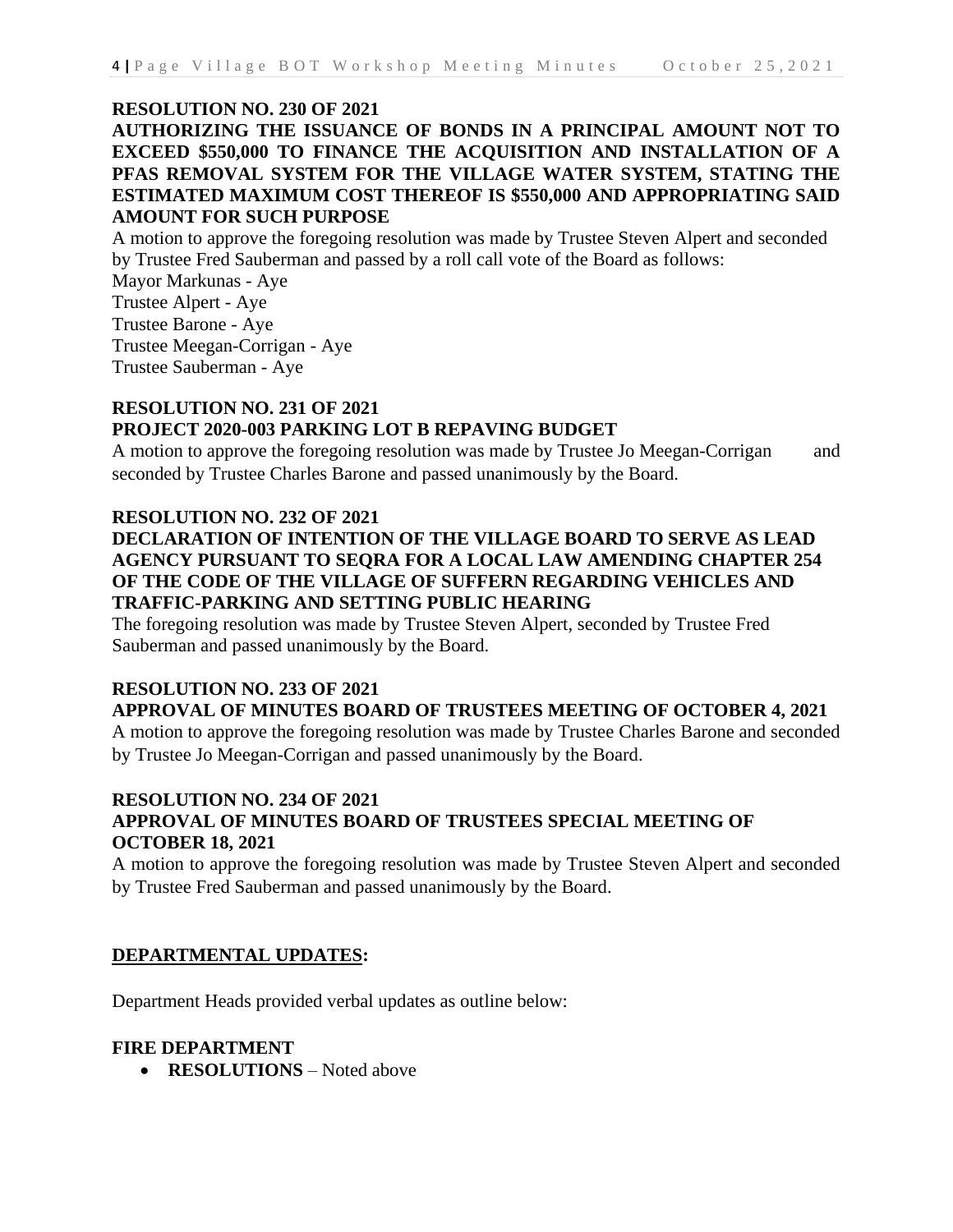## **POLICE DEPARTMENT**

- Update Provided stats on the number of service calls
- **RESOLUTIONS** Noted above

## **CULTURE AND RECREATION**

• Please visit SuffernNy.gov for more information

### **GRANTS**

• Provided updates on the final reimbursement of the CDBG (C Wayne Avenue Sidewalk Project approximately \$123,000; the county now requires additional paperwork due to a new reimbursement policy. Garbage Truck Grant (250K) with DASNY (Dormitory Authority of the State of NY); paperwork needs to be completed; the entire process will take approximately 6 months. Paperwork for the Fire Department Grant for the purchase of an ATV with trailer has been submitted. The Grant is for \$50,000 and is also with DASNY. This paperwork process also takes approximately 6 months to complete. Currently working on submitting an application for a Water Infrastructure Improvement Grant (WIIA) for the PFAS removal project. This grant application needs to be submitted by November 22, 2021. Lastly, we should be hearing back from the county shortly about the CDBG grants for the West Maple Avenue Sidewalk Project application. The two grants that make up this project total approximately \$318,000

### **INTERSESSION FOR SITE VISIT**

A motion for an intersession for site visit to Lafayette Theatre was made by Trustee Steven Alpert and seconded by Trustee Jo Meegan-Corrigan at 7:36 p.m. A motion to return to the regular meeting was made by Jo Meegan-Corrigan and seconded by Trustee Steven Alpert.

#### **DEPARTMENT OF PUBLIC WORKS**

- Provided numerous updates on the projects that the Public Works Department is undertaking within the Village.
- Provided update on the open position within the department. Currently there is no in-house interest; will post after the 10-day posting period is over
- **RESOLUTIONS** Noted above

#### **TREASURER**

• **RESOLUTIONS** – Noted above

## **ATTORNEY**:

- Special Permit Application Mia Tapas and Bar  $LLC Board$  requested applicant to be present at the November 9, 2021 meeting to consider application and answer questions.
- **RESOLUTIONS** Noted above